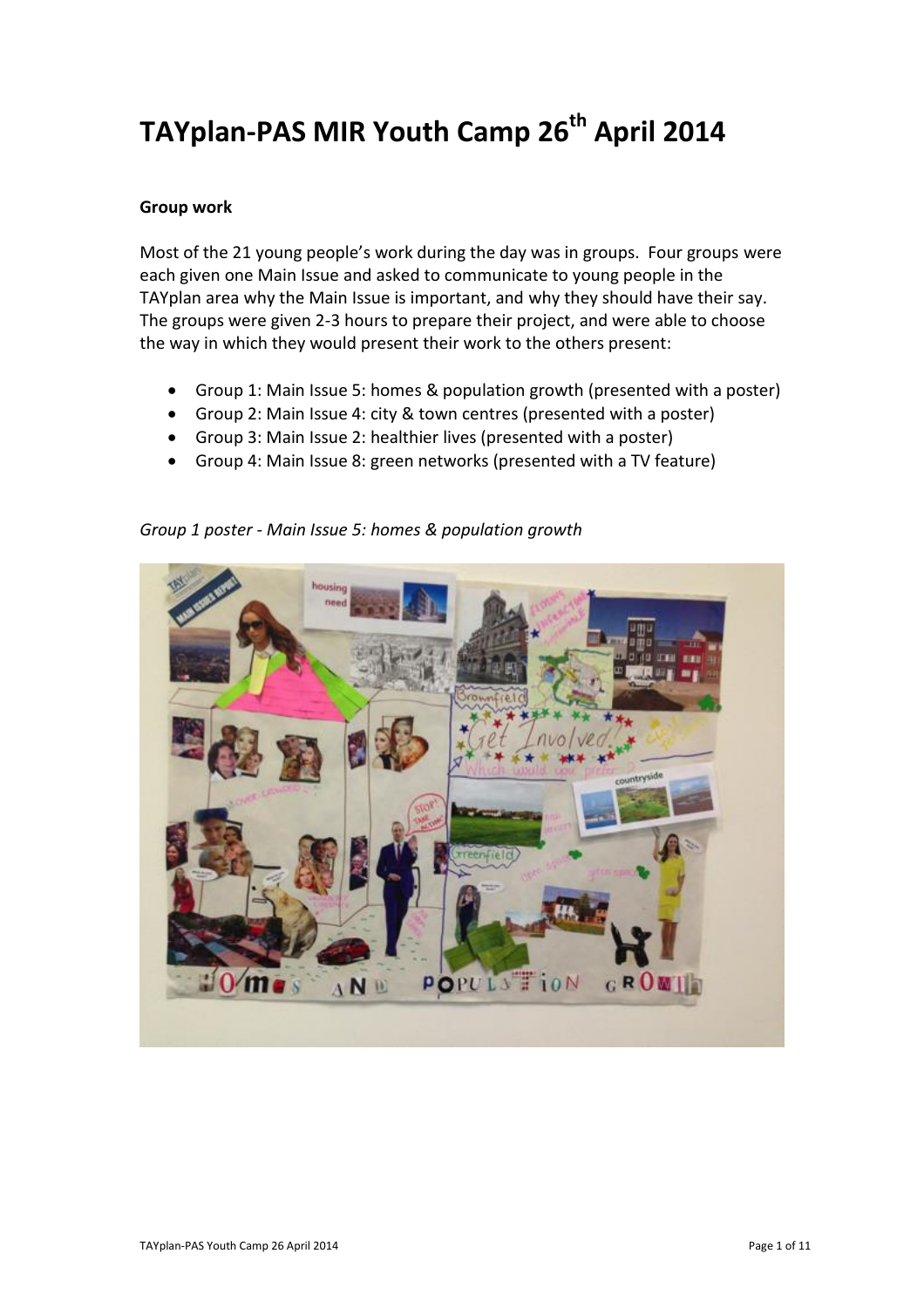

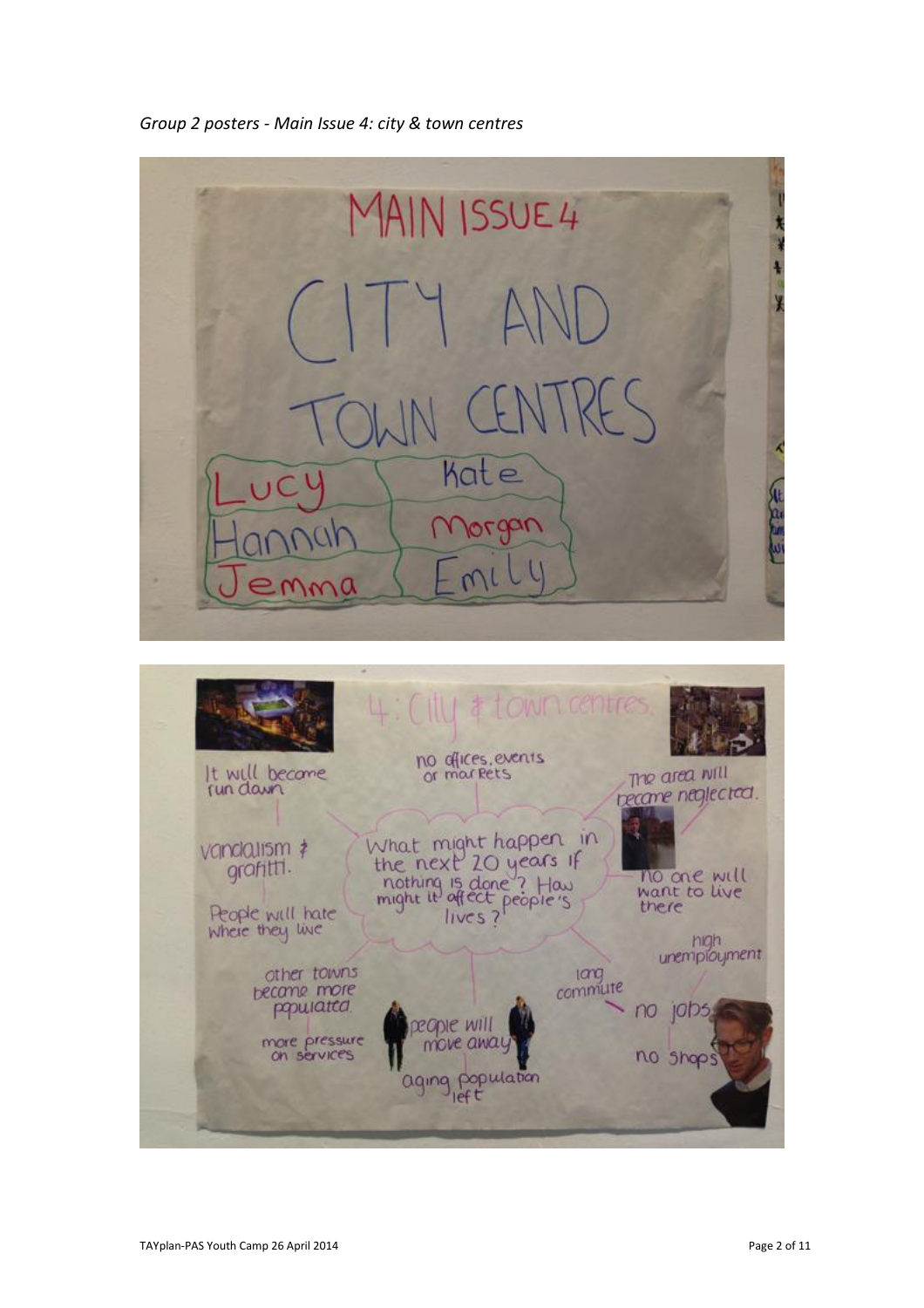{City and Town Centres] The importance of people houring there say in there City and Town Contres. It is important:# \* so the town ledy doesn't become ron down # so the townshifty words to be visited by people. this the townfeity is good and able for everyone and all ages X So people actuly went to live in the It's your town. your say **CHANCE** d your chanc hange! **ANGE** DON'T LIKE  $\overline{\mathfrak{m}}$ CHANGE AkE  $1T!$ CHANGE **HAPPEN!** It is also important people nave a say because people the and will be embarassed about where they live and in kime everyone will want to move away and these town/city will have noone Left in it. ET YOUR VOICE BE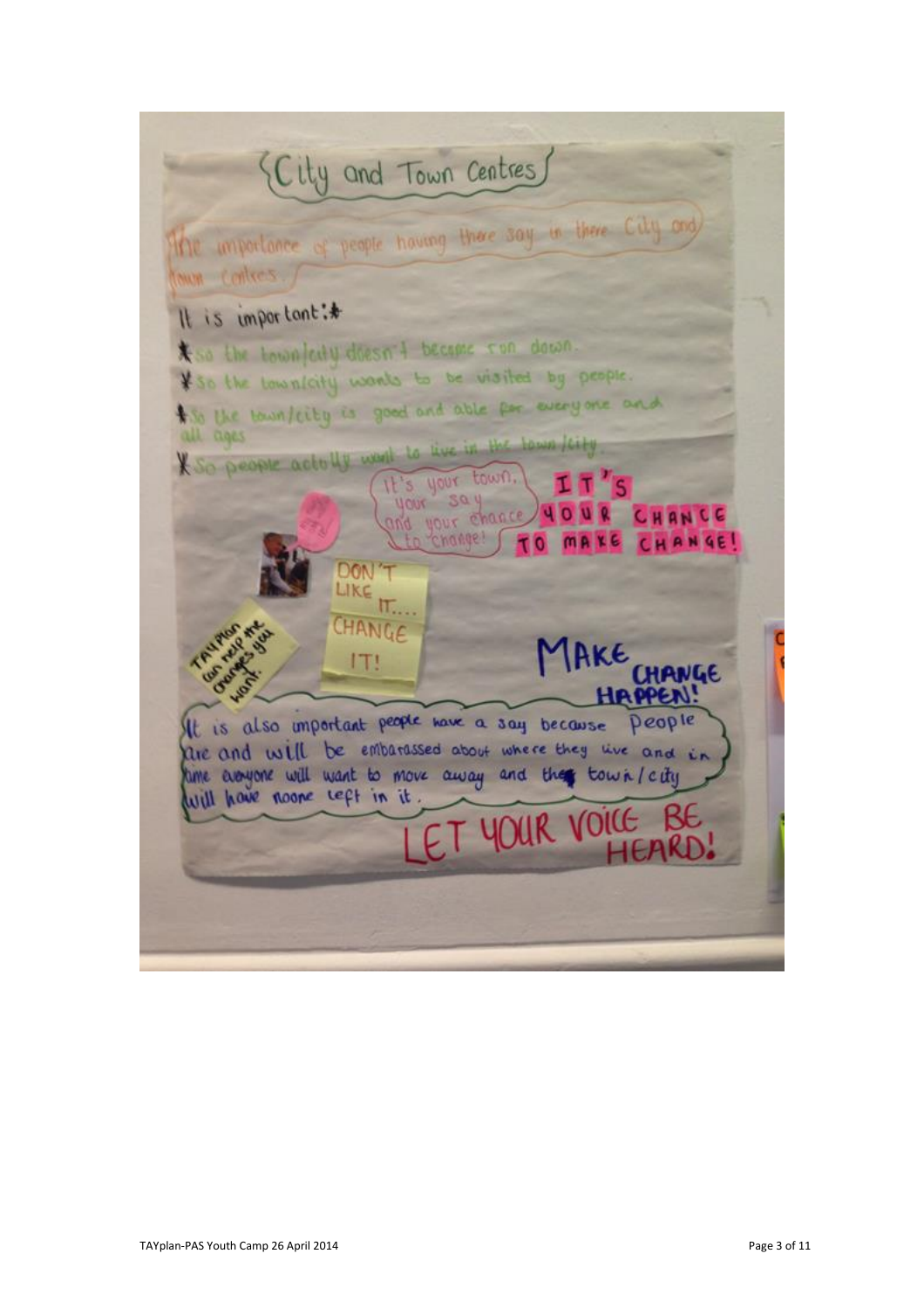**Organised** Wher picks Improvement of ald Maintenance buildings/increase town/city **Well** by new/contemporary Street Lights. centres. buildings sheet waterigh Weekly skrocend refuse ores use natural increase in features methods **Eacnable** 505 river Оf **COF DOE!** eq. over LOCK nde Inter-set ara d N. **TANT** Methods to make the town more ustrant /engage icourague 7. to wate community nette asses ΔY (ée c exhibitions eg. sports. music  $\mathcal{C}$ NO recialised cor shop festwals goves shops docturs See Local

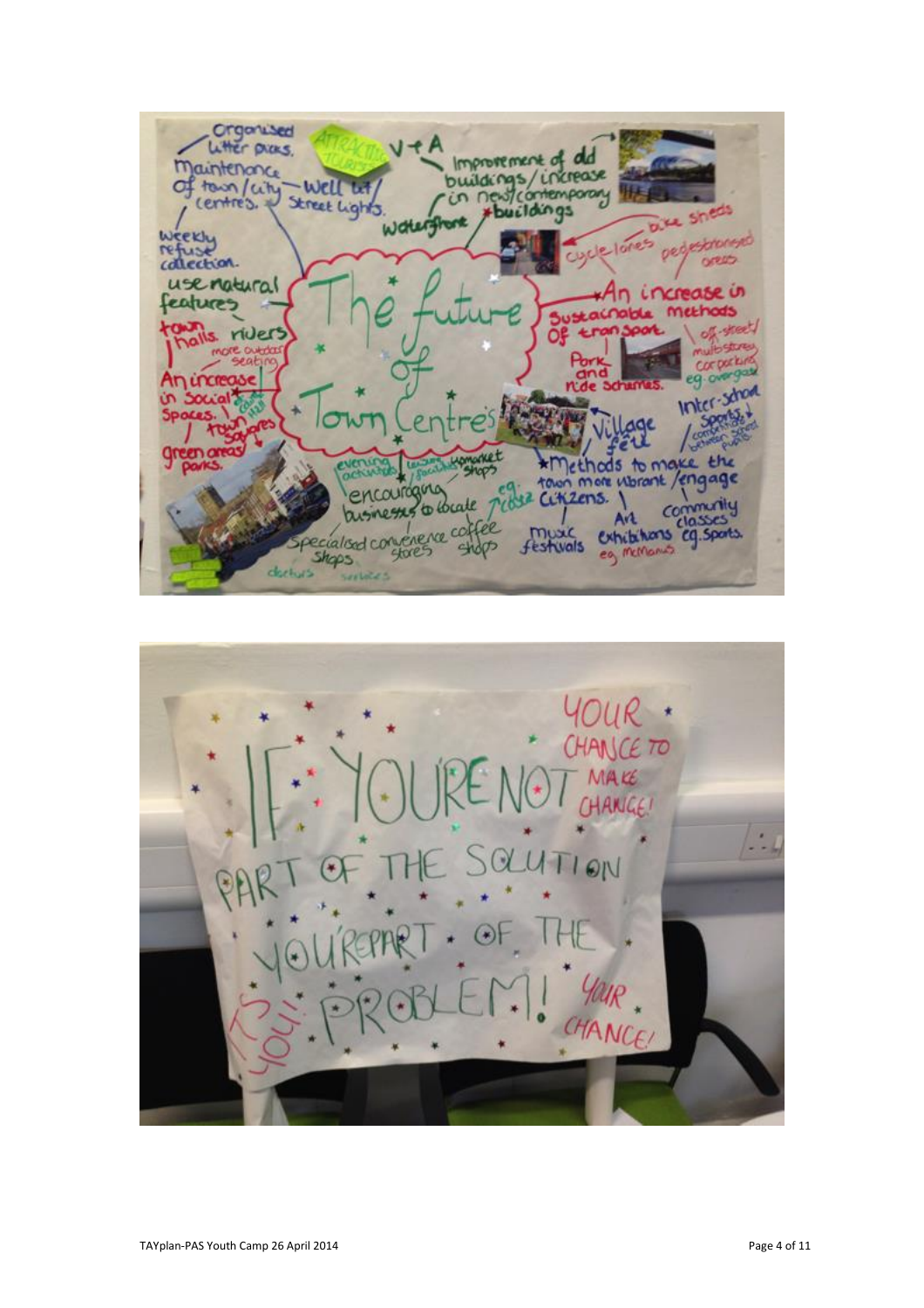

*Group 3 poster - Main Issue 2: healthier lives*

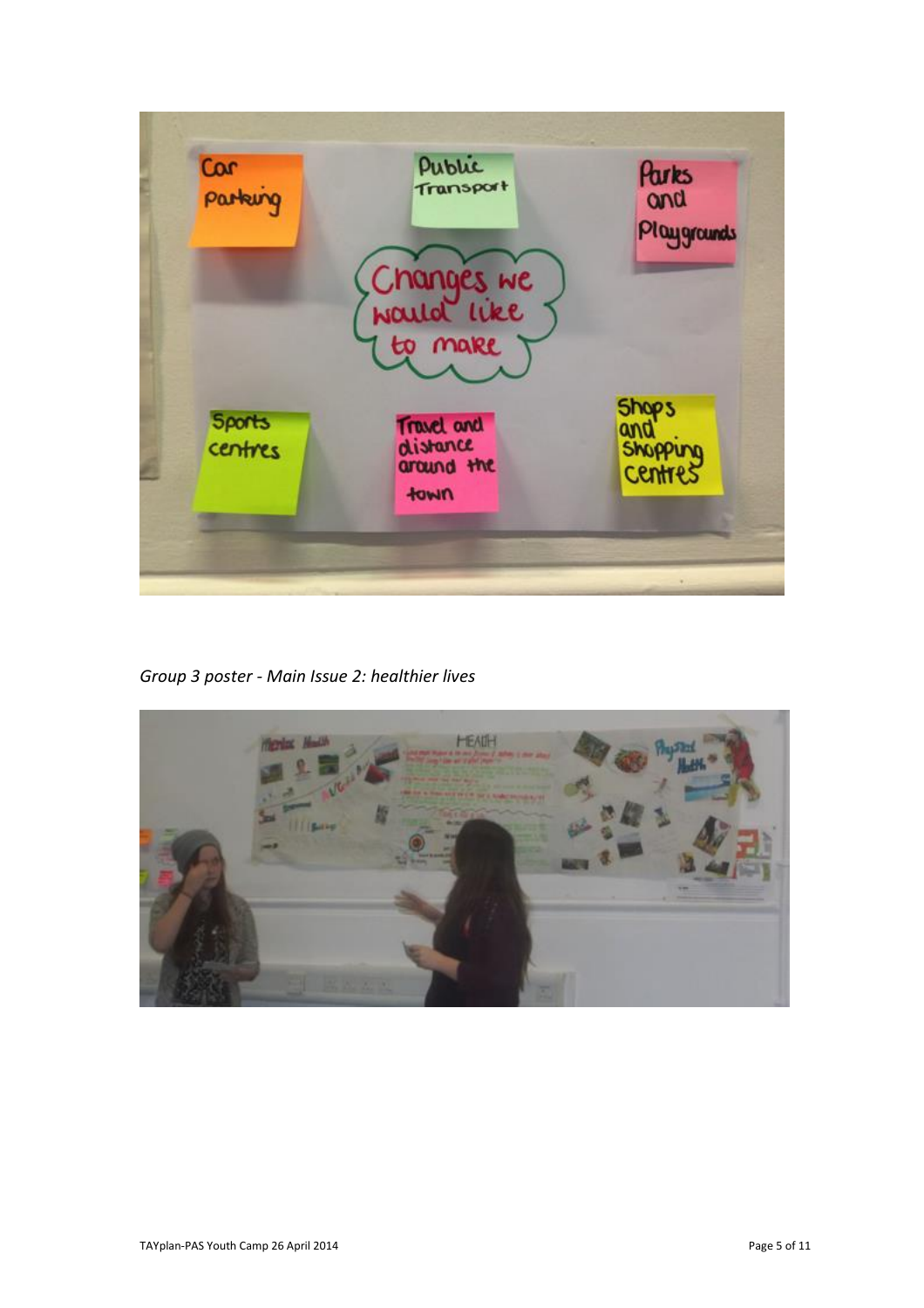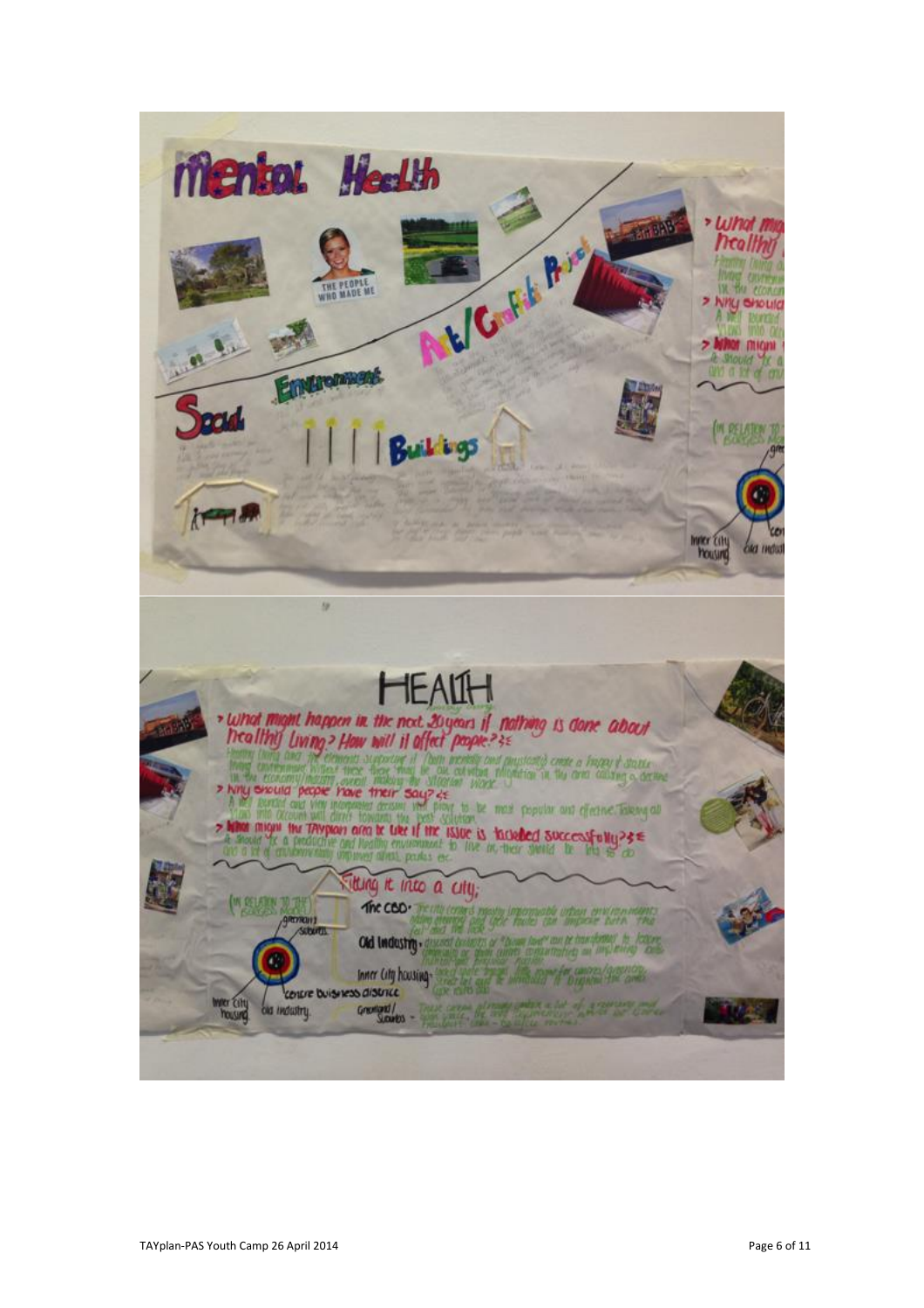

## **Individual comments on Main Issues**

At the end of the Youth Camp, the 20 remaining participants were asked to write down their own personal thoughts on the eight TAYplan Main Issues on stickies. The young people were free to comment on whichever Main Issue(s) they wished.

This followed groupwork and presentations on four of the Main Issues (housing and population, town centres, health and wellbeing, green networks).

The individual comments provide an indication of which issues those individuals felt most strongly about – see graph below.

| Main Issue 1: climate change                  | 8  |
|-----------------------------------------------|----|
| Main Issue 2: healthier lives                 | 11 |
| Main Issue 3: business, tourism & leisure     |    |
| Main Issue 4: city & town centres             | 15 |
| Main Issue 5: homes & population growth       | 9  |
| Main Issue 6: low carbon travel, heat & power | в  |
| Main Issue 7: resource security               | 3  |
| Main Issue 8: green network                   | 10 |

The comments also reveal the individuals' opinions on the eight Main Issues – see transcriptions overleaf.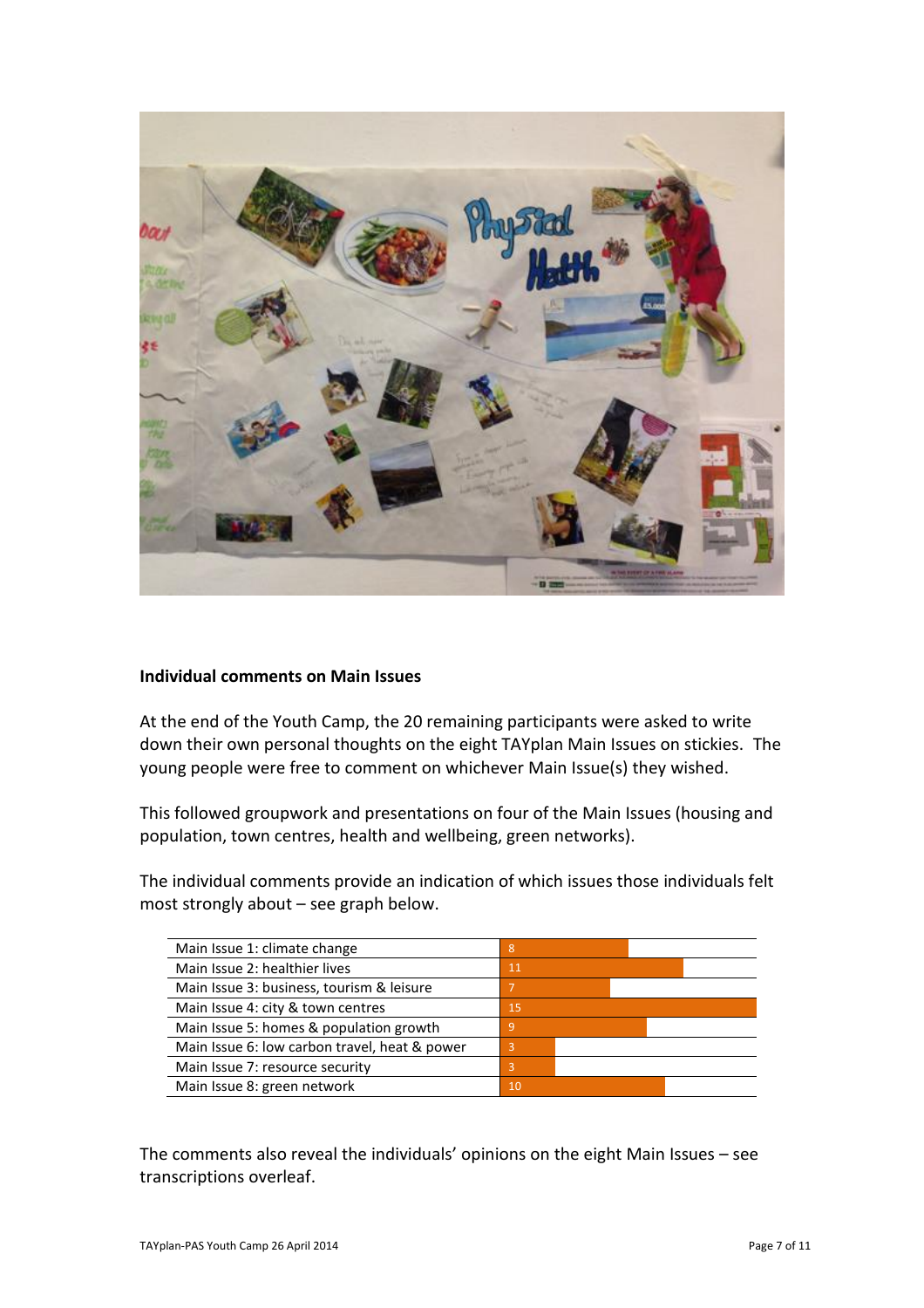## **Main Issue 1: climate change** – 8 responses

- 1. Traffic emission. Predict disaster. Complete environmental assessment process.
- 2. We need to make sure we are ready for floods due to climate change such as urban grass drainage.
- 3. Improve public transport links to encourage people who live in small villages to leave cars behind – some kind of incentive.
- 4. Use of public transport must be encouraged scenes resources are there but could be made more friendly and easy to use etc.
- 5. The new building and construction well have negative effects on the environment, contributing to climate change.
- 6. Incorporate more renewable means of generating electricity as global warming is increasing, so sustainable methods must be used.
- 7. Fracking would not benefit Tayside and its surrounding areas although it will produce jobs which is great. It would be devastating for the environment because if you put a massive drill into the ground it will obviously be bad.
- 8. Flood risk: adaptation. Rising sea levels: flood defences.

## **Main Issue 2: healthier lives** – 11 responses

- 1. Tree planting along streets or just general greenery Will screw set them up a bit. Even just a growing something up lamp posts.
- 2. Important to have healthy lives because obesity is a very fast growing problem in the UK within youths and adults. Its estimate by 2020 that if nothing is done by the government to tackle obesity, over two thirds of the UK will be obese or overweight. This is a BIG problem (excuse the pun).
- 3. Obesity is a growing problem so we need to tackle that. We can do this by making it easier for people to cycle or walk in there every day life. And we can sort pollution by changing the way freight is transported.
- 4. Free sport clubs or slots at leisure centres for the youth and don't have that much money.
- 5. More information on being healthy available: pop up stands.
- 6. Well lit parks also encourages people to exercise there longer.
- 7. Safe walking routes between main housing areas and schools. Well lit paths.
- 8. More youth clubs for teenagers to gather and make new friends. This also keeps teens off the streets and out of trouble.
- 9. Well lit streets to make people feel safe in the environment.
- 10. Green networks facilitate physical activity.
- 11. Access to health care care in communities, improved transport.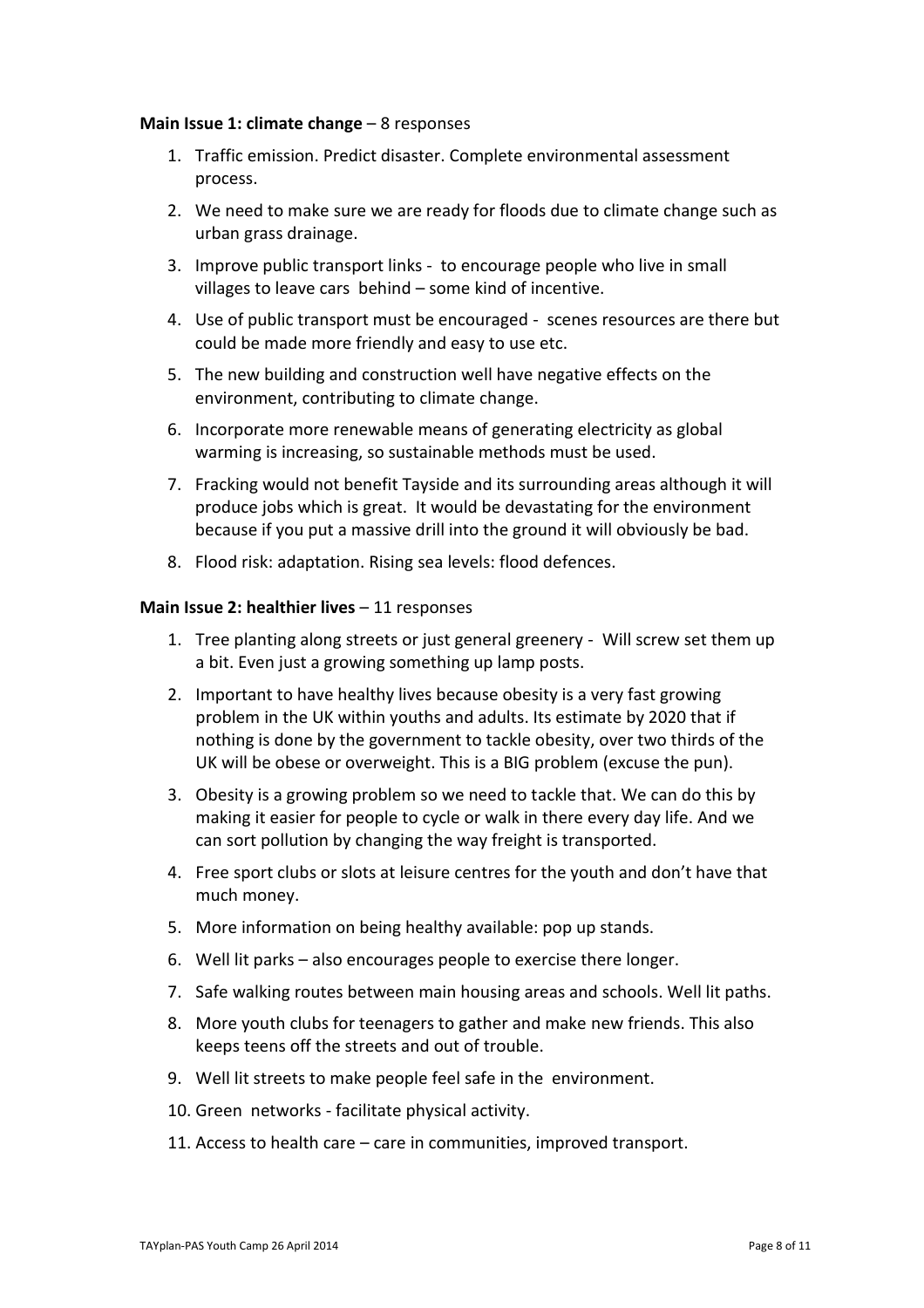## **Main Issue 3: business, tourism and leisure** – 7 responses

- 1. Promote business opportunities in areas of high unemployment. Promote natural assets to attract to tourism. Supply of employment land.
- 2. Use old buildings as business spaces, instead of building science parks on greenfield sites.
- 3. The link between education institutions and businesses to retain young people and graduates in the area.
- 4. Conference centre for the city (Dundee).
- 5. Unique city image. Political support. Supply chain (considering the business as a whole system).
- 6. Use greenfield sites for specific leisure activities: dog parks (safe and enclosed), archery, walking.
- 7. Must build places in raw areas or anywhere that will produce jobs. Especially like the Donald Trump golf course.

## **Main Issue 4: city and town centres** – 15 responses

- 1. Places designed for young people to hang out in during the day: wi-Fi, cheaper drinks, maybe put on concerts in the evening.
- 2. Making sure there are places for younger people to go at night.
- 3. Town centres must find innovative ways to tackle increase in online shopping, rather than shops other amenities: cafes, art galleries etc.
- 4. If a town or city centre becomes run down or neglected people will stop taking pride in where they live.
- 5. More pleasant environment. Active buildings. Lots of good services.
- 6. Night time economies: promote use of town centres after 5 PM. Internet shopping: create an attraction that the Internet cannot compete with or use town centres as a collection point for things ordered online.
- 7. Shopping centres to be multiuse. Restaurants, cinema etc. Night time economy.
- 8. Better lighting in town centres so people feel safer staying there longer once shops shut.
- 9. Anything put into town centres (e.g. wooden benches) make sure they are treated properly so they don't rot (e.g. wood treatment paints).
- 10. Open space in town centres: green areas, sitting areas.
- 11. Car parking [spaces]: because they might be hard to find and not everyone likes multi storey car parks.
- 12. More open spaces to sit. Variety of shops and restaurants.
- 13. Make high streets look good and everyone should treat them with care.
- 14. Shops like newsagents and bakeries.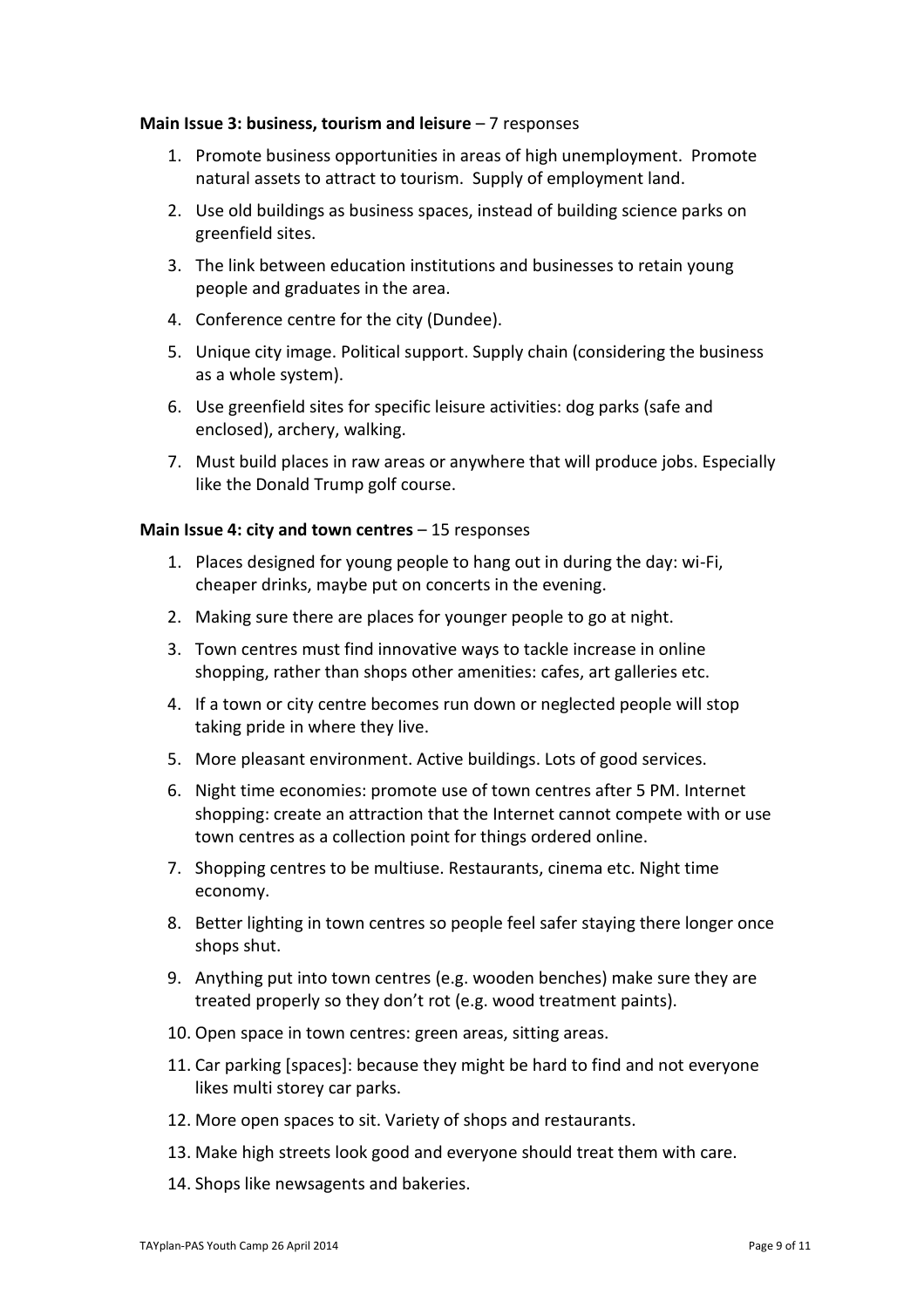15. Make town centres a nice place to go - not for shopping - but to socialize and enjoy the atmosphere. Landscape them and embrace natural features to improve the environment. Let the community look after their place.

## **Main Issue 5: homes and population growth** – 9 responses

- 1. Dying population: Need to cater for elderly accommodation (sheltered housing, residential care). Young population: affordable housing. Rising population but decline in families, increase in people per household.
- 2. Safe and comfortable houses.
- 3. Houses have to be built so that they are comfortable for families.
- 4. Build affordable and spacious housing.
- 5. Affordable housing available. Houses available in nice areas. Good quality and nice looking houses.
- 6. Make new housing attractive: no white harling or toy like.
- 7. All houses being built equipped with solar panels on the roofs.
- 8. Brownfield sites should be regenerated as much as possible as our greenfield sites are valuable for agriculture and looking after protecting our countryside.
- 9. Affordable housing available in nice areas. Good quality. More houses for first time buyers.

## **Main Issue 6: low carbon travel, heat and power** – 3 responses

- 1. Concentrate developments sure all put them all in one place. Not spread throughout the countryside, scarring many areas.
- 2. We can take a new look at where we can place new renewable energies. E.g. wind farms near highland boundary.
- 3. Keep building windfarms, hydro electric plants and solar farms so stay a greener Scotland.

## **Main Issue 7: resource security** – 3 responses

- 1. Sustainable development. New technology to improve energy efficiency.
- 2. Fracking should be temporarily suspended until demand is much greater to protect our resources for as long as is possible.
- 3. New houses should be built to be eco-friendly using minimal power and natural resources such as light and heat to be self sufficient.

## **Main Issue 8: green networks** – 10 responses

- 1. Encourage community gardening spaces in new housing developments.
- 2. Very important to have green areas to improve quality of environment by providing natural habitats for animals and plants absorbing CO2 emissions.